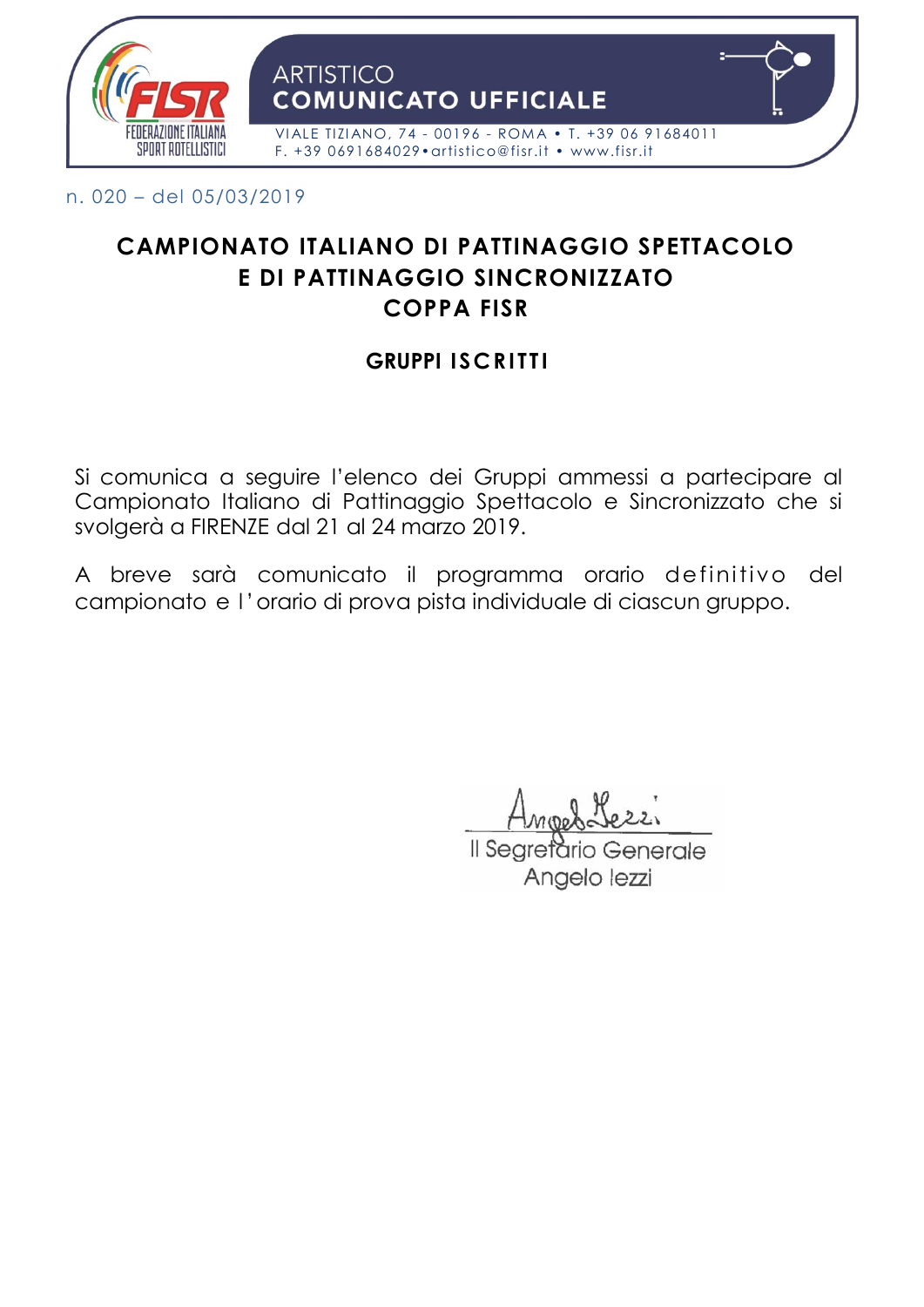#### **QUARTETTI JEUNESSE**

| $N^{\circ}$    | Cod.         | Società                                                                           | Nome gruppo                   | Titolo                           |
|----------------|--------------|-----------------------------------------------------------------------------------|-------------------------------|----------------------------------|
| 1              |              | 2 BLUE ROLLER A.S.D.                                                              | <b>EUPHORIE</b>               | LE STELLE                        |
| $\mathbf{2}$   | 1719         | SCUOLA DI PATT.ART.<br><b>MUSANO ASD</b>                                          | <b>CRAZY SKATERS</b>          | <b>UPTOWN GIRLS</b>              |
| $\mathfrak{S}$ | 2245         | ASD PATT. ART.CO<br><b>ALTICHIERO</b>                                             | DREAM DUST                    | ALORS ON DANSE                   |
| 4              |              | 1583 ASD PATTINATORI ESTENSI                                                      | ALTER EGO                     | <b>VOLA ANCORA</b>               |
| 5              | 165          | <b>ASD PATTINAGGIO</b><br><b>ARTISTICO PIERIS</b>                                 | GRACE                         | OLTRE LE STELLE                  |
| 6              | 3239         | A.S.D GIOCA<br>PATTINAGGIO ARTISTICO                                              | B.I.G.G.                      | <b>STORM</b>                     |
| $\overline{7}$ | 290          | ASD CIRC. PATTINAGGIO<br>LA ROSA                                                  | SEA STARS                     | DANCING WITH SEA STARS           |
| 8              | 1963         | ASS. SPORT. D. STURLA<br>PATTINAGGIO                                              | LE LADYBIRDS                  | IL VOLO DELLE RONDINI            |
| 9              |              | 2630 ASD ROLLER MACHERIO                                                          | LOVELY                        | <b>MAGICA FAVOLA</b>             |
| 10             | 3367         | <b>SKATING CLUB</b><br>VANZAGHELLO ASD                                            | VANZAGHELLO<br>MINION QUARTET | LOLLIPOP                         |
| 11             | 3751         | CASTELGOMBERTO NEW<br>SKATE ASD                                                   | PARCA                         | UN DONO PER GLI DEI              |
| 12             | 197          | ASD UNIONE P.VA<br>PERSICETANA                                                    | FLY ROLLER GOLD               | WELCME TO THE CIRCUS             |
| 13             |              | 3736 ASD ROLLER TEAM<br>CONEGLIANO<br>1980 ASS. S.D. PATT. VAZZOLA                | PEGASUS                       | OMNIA VINCIT AMOR                |
| 14             | 3966         | A.S.D. SIENA ROLLER<br><b>TEAM</b>                                                | RAINBOW                       | <b>CAT WOMAN</b>                 |
| 15             |              | 3519 ARTISKATE A.S.D.                                                             | <b>ETOILE</b>                 | <b>INCANTO D'ORIENTE</b>         |
| 16             |              | 3519 ARTISKATE A.S.D.                                                             | <b>MAGIC SKATE</b>            | FIVE, SIX, SEVEN,<br>EIGHTACTION |
| 17             | 3520<br>1137 | <b>ASD PATTINAGGIO</b><br>ARTISTICO ANTITESI<br>ASD PATT.ART.<br>MONTECCHIO PREC. | <b>ANTITESI</b>               | FRENESIA                         |
| 18             |              | 2124 BASSANO NEW SKATE ASD                                                        | <b>FASHION ONE</b>            | NEW YORK NEW YORK                |
| 19             | 1056         | <b>ASD PATTINAGGIO</b><br><b>ARTISTICO RICCIONE</b>                               | SPRING                        | LA FORMA DELL'ACQUA              |
| 20             | 1056         | <b>ASD PATTINAGGIO</b><br><b>ARTISTICO RICCIONE</b>                               | WINTER                        | MALAGUEŇA                        |
| 21             | 1142         | ASD POLISP. RINASCITA<br>SPORT-LIFE                                               | SYNAPSES                      | SURVIVOR                         |
| 22             | 809          | A.S.D. PATTINAGGIO<br><b>FIUMICELLO</b>                                           | <b>SPARKLE GIRLS</b>          | TO THE SKY                       |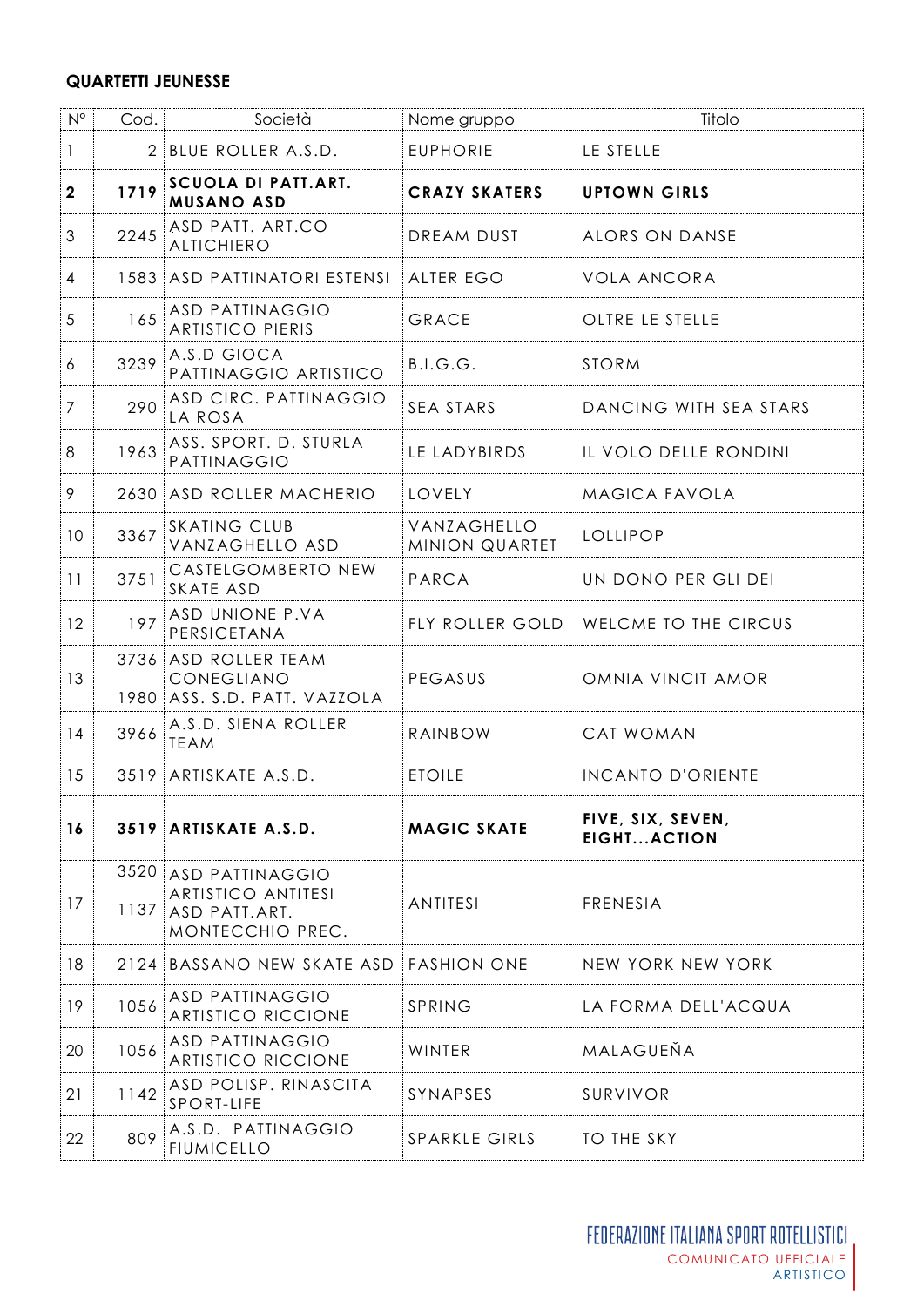| 23 | 3505        | FLAMINGO SKATING CLUB SHARDANA<br>ASD                                                        | FLAMINGO     | <b>MUSIC</b>                 |
|----|-------------|----------------------------------------------------------------------------------------------|--------------|------------------------------|
| 24 | 2438        | <b>ASD SKATING CLUB DON</b><br><b>BOSCO</b>                                                  | ROYAL EAGLES | <b>BUONANOTTE BAMBOLINA!</b> |
| 25 | 3725        | ASD ACCADEMIA<br>PATTINAGGIO                                                                 | ALTA'IR      | ALI DI CARTA                 |
| 26 | 828<br>1648 | ASD GRUPPO<br>PATTINATORI SCLEDENSI<br>ASD PATTINAGGIO<br>ARTISTICO SAN VITO DI<br>LEGUZZANO | HABIBI       | WII D                        |

#### **QUARTETTI DIVISIONE NAZIONALE**

| $N^{\circ}$    | Cod.         | Società                                                                      | Nome gruppo                  | Titolo                                        |
|----------------|--------------|------------------------------------------------------------------------------|------------------------------|-----------------------------------------------|
| 1              | 1397<br>1196 | ASD S. EGIDIO<br>PATTINAGGIO<br>ASD PATTINAGGIO ART. S.<br><b>MARIANO</b>    | <b>BLUE STONE</b>            | CASTELLUCCIO, RIFIORISCI!                     |
| $\overline{2}$ | 1634<br>2976 | ASD SKATING TRANI<br>ASD GREEN ROLLER<br><b>MOLFETTA</b>                     | OBLIO                        | TERRAMADRE CHE CREA                           |
| 3              | 2            | BLUE ROLLER A.S.D.                                                           | EVISIA                       | ARPIE                                         |
| 4              | 2187         | <b>UPP POGIBONSI</b>                                                         | VENUS                        | LETTERA DAL FRONTE                            |
| 5              | 2448         | <b>ASD PATTINAGGIO</b><br>LAMEZIA                                            | LE KALABRE                   | MOUNTAIN CLIMBERS                             |
| 6              | 2037<br>1480 | ASD PATT. ART.<br>SANGIORGINO<br>ASD ROLLER SCHOOL<br>PATTINO D'ORO          | <b>FUSION TEAM</b>           | NON ARRENDERTI!!!                             |
| 7              | 1719<br>1513 | SCUOLA DI PATT.ART.<br>MUSANO ASD<br>ASD PATTINATORI SILE                    | SHINY SKATERS                | RISE UP                                       |
| 8              | 2135         | ASD P.A. LE CORTI LIB.<br><b>TREVIOLO</b>                                    | LISAVELI POP                 | SOGNO E VIVO PER QUESTA<br>ENERGIA: LA MUSICA |
| 9              | 3239         | A.S.D GIOCA<br>PATTINAGGIO ARTISTICO                                         | RENEW                        | <b>MODERN GEISHA</b>                          |
| 10             | 184          | P.F. PROGRESSO<br>FONTANA ASD                                                | <b>DIAMOND</b>               | THE SHADOW OF LARA CROFT                      |
| 11             | 3889         | ASD PATT.ART.ROMANO                                                          | <b>NÈOVIS</b>                | IL FILO DI ARIANNA                            |
| 12             | 3367         | <b>SKATING CLUB</b><br>VANZAGHELLO ASD                                       | VANZAGHELLO<br>STARS QUARTET | VIVA LA VIDA!                                 |
| 13             | 1696<br>1998 | <b>ASD PATTINAGGIO</b><br>ART.VIGASIO<br>ASD P. ADIGE BUON<br><b>PASTORE</b> | SOILI                        | L'ALBERO DELLA VITA                           |
| 14             | 197          | ASD UNIONE P.VA<br>PERSICETANA                                               | <b>FLY ROLLER</b>            | SARA' DIFFICILE DIVENTAR<br>GRANDE            |
| 15             | 3966         | A.S.D. SIENA ROLLER<br><b>TEAM</b>                                           | DRAGONFLY                    | THE WRITINGS OF VIRGINIA<br>WOOLF             |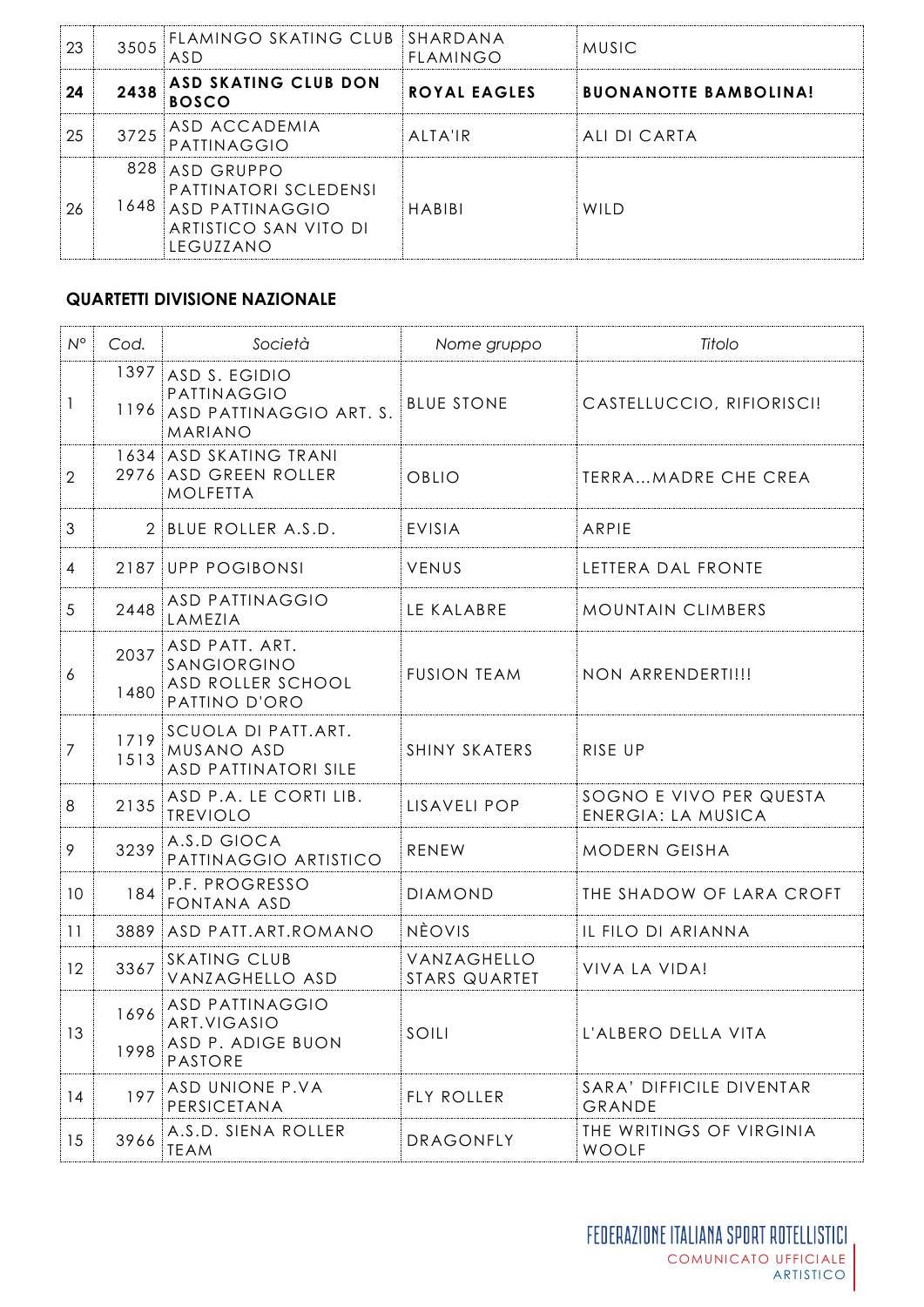| 16 | 3479 | SKATING PASSION ASD<br>P.S.                  | MUSE               | AL DI LA' DEI SOGNI          |
|----|------|----------------------------------------------|--------------------|------------------------------|
| 17 |      | $2100$ G.S. LIFE ASD<br>2526 ASD P. SAN LUCA | SHARDANA           | SAYING GOODBYE               |
| 18 | 1056 | ASD PATTINAGGIO<br>ARTISTICO RICCIONE        | <b>HEART</b>       | SULLE NOTE DI GIUSEPPE VERDI |
| 19 | 1142 | ASD POLISP. RINASCITA<br>SPORT-LIFE          | SYNAPSES           | 11 SETTEMBRE 2001            |
| 20 | 3763 | ASTRO ROLLER SKATING<br>ASD                  | <b>MONZA POKER</b> | CONCERTO DI CAPODANNO        |
| 21 | 3092 | A.S.D. CASTELLANA<br>PATTINAGGIO             | WONDERS            | <b>IO SONO NATURA</b>        |
| 22 | 1529 | ASD P.G.S. ARDOR<br>CORNEDO                  | UP                 | VIA LE MANI DAGLI OCCHI      |
| 23 |      | 3242 ASD ARTISTI ROLLER TEAM                 | URANIUM            | IL VIAGGIO                   |
| 24 | 395  | ASD SKATING CLUB<br>EDENLANDIA               | EDEN ONE           | L'ANIMA DELLA VITA           |

#### **QUARTETTI JUNIOR**

| $N^{\circ}$    | Cod.         | Società                                         | Nome gruppo                              | Titolo                         |
|----------------|--------------|-------------------------------------------------|------------------------------------------|--------------------------------|
| 1              | 1980         | ASD PATTINAGGIO VAZZOLA                         | <b>SHOW ROLLER TEAM</b>                  | NON SI VEDE BENE CHE COL CUORE |
| $\overline{2}$ | 1584         | POLISPORTIVA MODENA EST                         | <b>POLISPORTIVA</b><br><b>MODENA EST</b> | <b>EURYTHMIX</b>               |
| 3              | 1583         | <b>ASD PATTINATORI ESTENSI</b>                  | <b>FANTASY</b>                           | <b>ANIME DEL NORD</b>          |
| 4              | 1225         | ASD SKATING CLUB ZANE'                          | <b>CLIO</b>                              | <b>CHARLIE CHAPLIN</b>         |
| 5              | 209          | ASD PATT. ARTISTICO DI<br><b>BONDENO</b>        | THE SPARKS                               | RAIN IN YOUR BLACK EYES        |
| 6              | 2630         | ASD ROLLER MACHERIO                             | <b>MOON SHINE</b>                        | DENTRO DI NOI                  |
| 7              | 975          | <b>ASD NEW ASTI SKATING</b>                     | <b>SURPRISE</b>                          | <b>OFELIA</b>                  |
| 8              |              | 246 ASD P. G. PICO                              | <b>HARMONIA 1</b>                        | <b>REMEMBER BOLERO</b>         |
| 9              | 3889<br>2554 | ASD PATT.ART.ROMANO<br>ASD DANCING SKATING CLUB | <b>NÈOVIS</b>                            | <b>BOLERO</b>                  |
| 10             | 197          | ASD UNIONE P.VA<br><b>PERSICETANA</b>           | <b>FLY ROLLER DIAMOND</b>                | <b>MORTE A VENEZIA</b>         |
| 11             | 3275         | ASD FIORENTINA PATTINAGGIO                      | <b>STARLIGHT</b>                         | THE WORLD IN OUR HANDS         |
|                | 12 3966      | A.S.D. SIENA ROLLER TEAM                        | <b>SUNRISE</b>                           | IL MITO DI ARACNE              |
|                | 13 3521      | ASD SKATE IN SACILE                             | <b>WIRE</b>                              | NATURA CONTAMINATA             |
|                | 14 3189      | A.S.D. ROLLER SKATE<br><b>MANZANO</b>           | <b>DREAM GIRLS</b>                       | SOGNO DI MEZZANOTTE            |
|                | 15 2124      | <b>BASSANO NEW SKATE ASD</b>                    | <b>FASHION TWO</b>                       | <b>DULCINEA</b>                |
|                | 16 3763      | ASTRO ROLLER SKATING ASD                        | <b>MONZA</b><br><b>QUADRIFOGLIO</b>      | <b>DANZA UNGHERESE</b>         |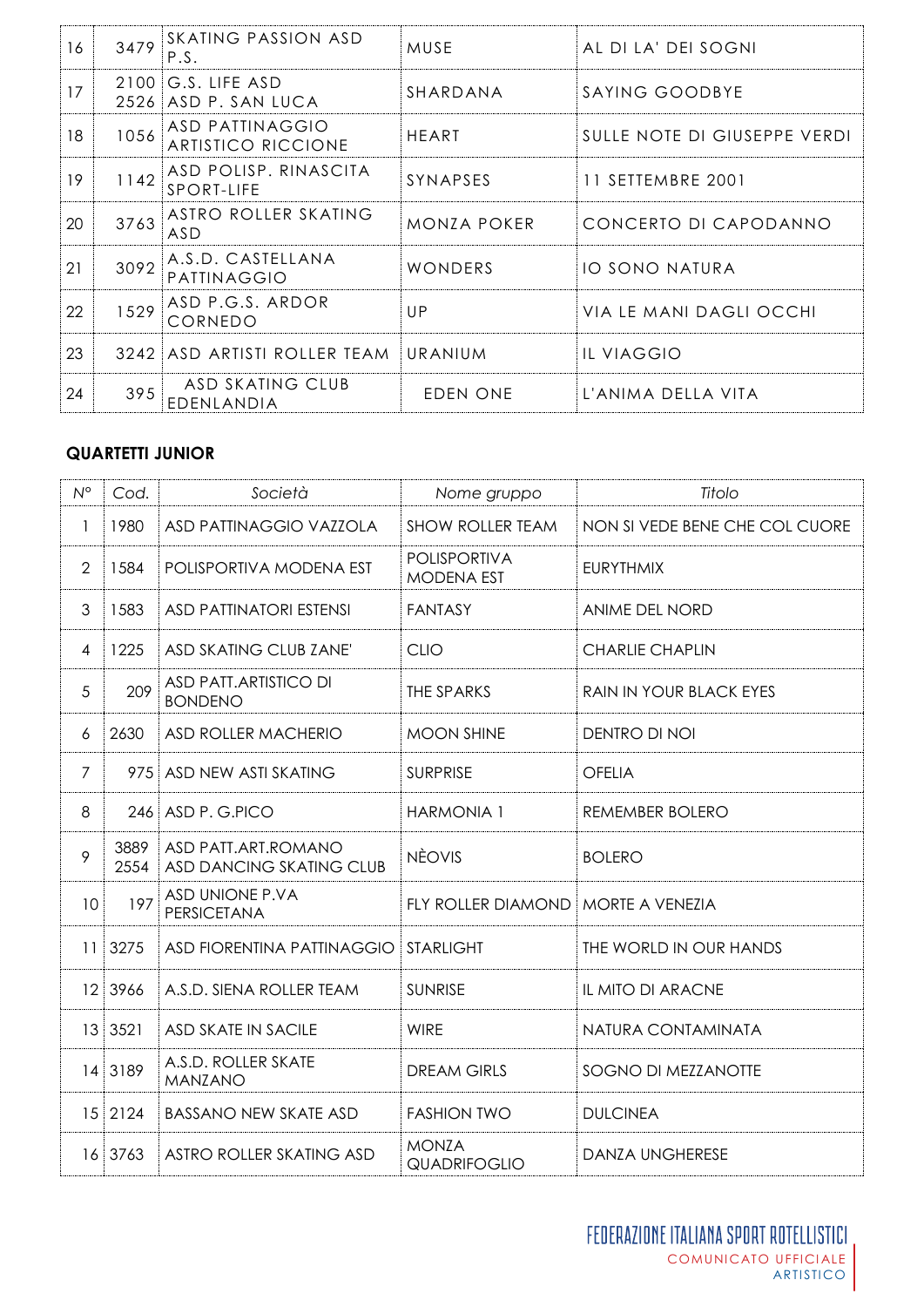|      | 3763    | ASTRO ROLLER SKATING ASD                                                                  | MONZA STARDUST  | UNLOCKING THE MIND |
|------|---------|-------------------------------------------------------------------------------------------|-----------------|--------------------|
| 18 I | 3092    | A.S.D. CASTELLANA<br><b>PATTINAGGIO</b>                                                   | <b>STARDUST</b> | <b>ILADRI</b>      |
| 19   | 3148    | ASD PATTINAGGIO ARTIST.<br><b>TRISSINO</b><br>3751 CASTELGOMBERTO NEW SKATE<br><b>ASD</b> | NFW AGF         | BFIIF77A           |
|      | 20 2438 | ASD SKATING CLUB DON<br><b>BOSCO</b>                                                      | ROYAL EAGLES    | DRAGON SOUL        |

## PICCOLI GRUPPI DIVISIONE NAZIONALE

| $N^{\circ}$    | Cod.                         | Società                                                                                 | Nome gruppo                                 | Titolo                                  |
|----------------|------------------------------|-----------------------------------------------------------------------------------------|---------------------------------------------|-----------------------------------------|
| 1              | 4098                         | PATTINAGGIO ARTISTICO LODI<br><b>ASD</b>                                                | <b>DRAMA QUEENS</b>                         | SPECTACULAR                             |
| $\mathbf{2}$   | 1584                         | POLISPORTIVA MODENA EST                                                                 | <b>POLISPORTIVA</b><br><b>MODENA EST</b>    | <b>IN PISTA CHARLIE CHAPLIN</b>         |
| 3              | 3640                         | ASD ALBAREDO INSIEME                                                                    | <b>TEENS ROLLER SHOW</b>                    | <b>TUTTO PUO' ACCADERE</b>              |
| 4              | 2245                         | ASD PATT, ART.CO ALTICHIERO                                                             | DREAM DUST                                  | <b>INGANNEVOLI APPARENZE</b>            |
| 5              | 2135                         | ASD P.A. LE CORTI LIB.<br><b>TREVIOLO</b>                                               | LE BELE S-CÉTE                              | OGGI PULISCO IO MA NON<br><b>TROPPO</b> |
| 6              | 3972<br>398                  | <b>ASD CHRISTAL</b><br><b>ASD SOC.GINNASTICA</b>                                        | <b>EVOLUTION</b>                            | <b>RESILIENZA</b>                       |
| $\overline{7}$ | 3535                         | ASD MAGIC ROLLER BUDRIO                                                                 | <b>MAGIC ROLLER</b><br><b>RIIDPIO</b>       | L'APPARENZA INGALLA!                    |
| 8              | 3889<br>3294<br>3820<br>3971 | ASD PATT.ART.ROMANO<br>A.D. ROLLER ART<br><b>ASD ALIX ROMA</b><br>FREE MOVE SKATING ASD | <b>NÈOVIS</b>                               | <b>INCANTESIMI DI BELLEZZA</b>          |
| 9              | 3367                         | SKATING CLUB VANZAGHELLO<br><b>ASD</b>                                                  | VANZAGHELLO<br><b>REVOLUTION TEAM</b>       | <b>IL DONGIOVANNI</b>                   |
| 10             | 445                          | ASD PATTINAGGIO ART.LA<br>STELLA                                                        | <b>GENESIS</b>                              | <b>HYPNOSIS</b>                         |
| 11             | 1532                         | ASD P. COMUNALE CRAS                                                                    | <b>UNDERCONTROL</b>                         | SOLDATI                                 |
| 12             | 221                          | ASS.SPORT.D. PATT.CIVIDALESE                                                            | <b>FORUM IULII</b>                          | <b>AFRO</b>                             |
| 13             | 1394                         | ASD SALSO ROLLER                                                                        | <b>GRUPPO JUNIOR</b><br><b>SALSO ROLLER</b> | VANITA'                                 |
| 14             | 1394                         | ASD SALSO ROLLER                                                                        | SALSO ROLLER SENIOR SOLO TE                 |                                         |
| 15             | 1511                         | ASS.D. APAV FARA VI                                                                     | <b>ROLLING DANCE</b>                        | <b>ACCADDE UNA NOTTE</b>                |
| 16             | 3709                         | <b>TEAM VERDE PATTINAGGIO</b><br><b>ASD</b>                                             | PETITES FEMMES                              | OLIO SU TELA, 1937                      |
| 17             | 3763                         | ASTRO ROLLER SKATING ASD                                                                | MONZA SHOW TEAM                             | <b>GODS OF EGYPT</b>                    |
| 18             | 312                          | ASD SKATING CLUB JESI                                                                   | LE SKETTINATE                               | <b>GABBIA TORACICA</b>                  |
| 19             | 3242                         | ASD ARTISTI ROLLER TEAM                                                                 | PLATINUM                                    | <b>PHOBIA</b>                           |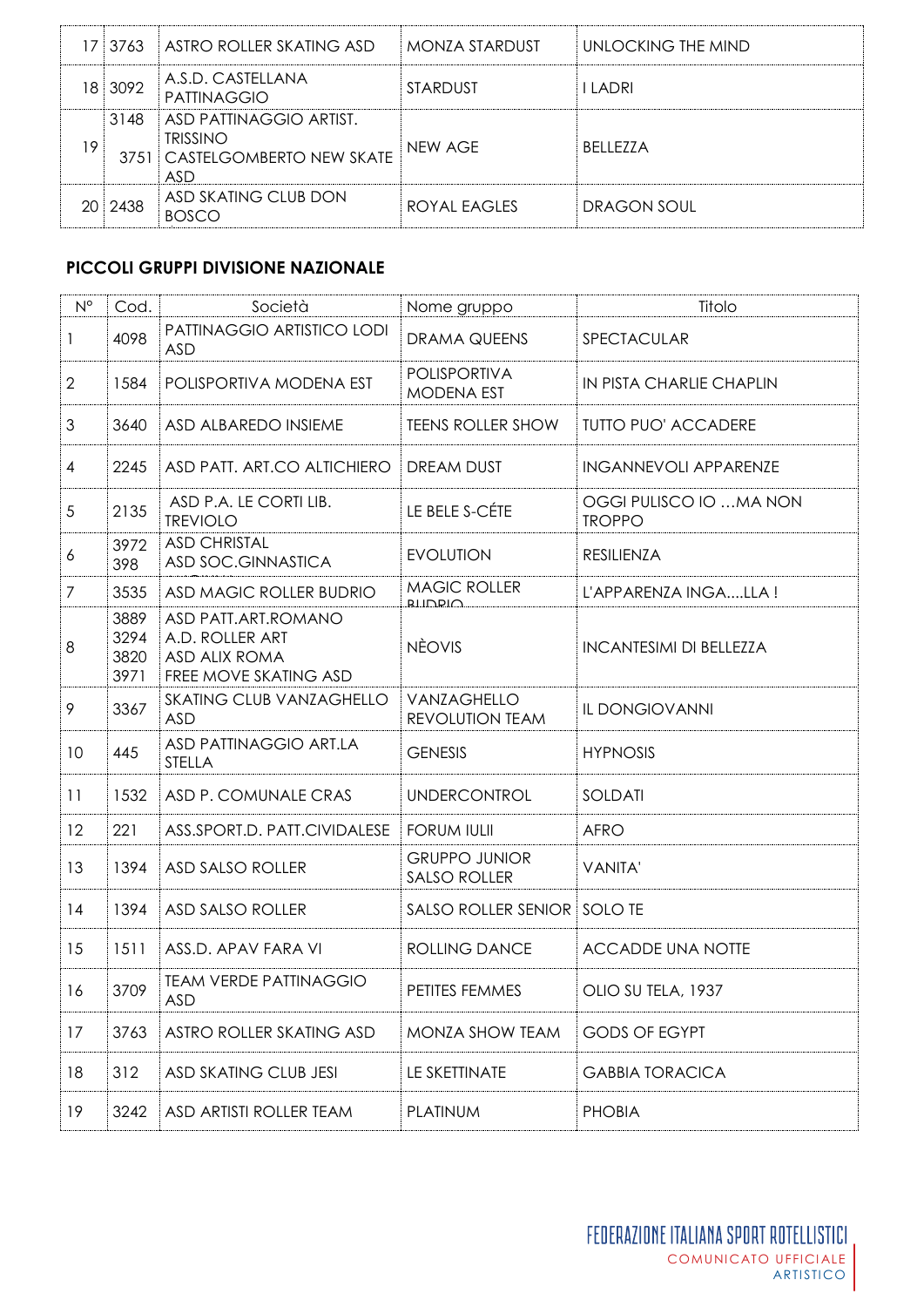| 20 | 828<br>631<br>719    | ASD GRUPPO PATTINATORI<br><b>SCLEDENSI</b><br>ASD P.G.S. - SKATING CLUB<br><b>MARANO</b><br>ASD PATTINAGGIO ARTISTICO<br><b>MAIO</b> | SPARKLE        | <b>CONTAGIO</b>   |
|----|----------------------|--------------------------------------------------------------------------------------------------------------------------------------|----------------|-------------------|
| 21 | 3355<br>3639<br>3818 | ASD PATTINAGGIO ART.<br><b>PIOMBINESE</b><br>PATT.ART.CASTELFRANCO<br><b>VENETO ASD</b><br>ASD PATT.ART.CORNUDA                      | EUPHORIA GROUP | MAI PIÙ LA STESSA |

#### **GRUPPI JUNIOR**

| $N^{\circ}$    | Cod.         | Società                                                                  | Nome gruppo                       | Titolo                                             |
|----------------|--------------|--------------------------------------------------------------------------|-----------------------------------|----------------------------------------------------|
| 1              | 3554         | ASD ACC. PATT.<br>SANDONATESE                                            | <b>MAGIC DIAMOND</b>              | ABRACADABRA                                        |
| $\overline{2}$ | 166          | A.S.D. PATTINAGGIO<br><b>RONCHI</b>                                      | <b>EMOTION</b>                    | RAPINA A 5 STELLE                                  |
| $\mathfrak{Z}$ | 2245         | ASD PATT. ART.CO<br><b>ALTICHIERO</b>                                    | DREAM DUST                        | LAMPI DI GENIO                                     |
| 4              |              | 1583 ASD PATTINATORI ESTENSI                                             | CREW                              | SII IL TUO AVATAR                                  |
| 5              | 107          | ASD SKATING C.<br><b>MOTTENSE ITALIAN SHOW</b>                           | <b>ITALIAN SHOW</b>               | <b>NON C'E' MAI UNA FINE</b>                       |
| 6              | 2138         | ASD PATT.ART.MVM<br>MOLVENA-MASON                                        | ARKADIA                           | <b>ANTONI GAUDI': CASA</b><br>BATLLO'              |
| $\overline{7}$ | 975          | ASD NEW ASTI SKATING                                                     | WHY NOT                           | <b>GENERAZIONE SMARTPHONE</b><br><b>DIPENDENTI</b> |
| 8              | 2189<br>1053 | ASD GRUPPO PATT.<br>SARCEDO<br>PATT.ARTISTICO ARENA<br>ASD               | NEW DREAM                         | LIGHT                                              |
| 9              | 2189<br>1053 | ASD GRUPPO PATT.<br>SARCEDO<br>PATT.ARTISTICO ARENA<br>ASD               | NEW DREAM<br><b>JUNIOR</b>        | <b>GAME OF SURVIVAL</b>                            |
| 10             | 652          | ASD P. VISERBA MONTE -<br>RIMINI                                         | ART SKATING                       | MONSTER UNDER THE BED                              |
| 11             | 3175<br>1996 | ASD SKATING CLUB PONTE<br>DI PIAVE<br>ASD PATT. ART.<br><b>MIGNAGOLA</b> |                                   | ROLLSTYLE JUNIOR CHE VITA GHIACCIATA!              |
| 12             | 3367         | <b>SKATING CLUB</b><br>VANZAGHELLO ASD                                   | VANZAGHELLO<br><b>JUNIOR TEAM</b> | AMELIA EARTHART: UN SOGNO<br>DIVENTATO REALTA'     |
| 13             | 3736<br>1980 | ASD ROLLER TEAM<br>CONEGLIANO<br>ASS. S.D. PATT. VAZZOLA                 | PEGASUS                           | SOGNO O SON DESTO                                  |
| 14             | 2233         | <b>ROTELLISTICA</b><br>GALLARATESE ASD                                   | <b>GALLA JUNIOR</b>               | <b>MANTIDE ORCHIDEA</b>                            |
| 15             | 3521         | ASD SKATE IN SACILE                                                      | <b>DOMINO</b>                     | LIBERATE DAL VASO                                  |
| 16             |              | 2124 BASSANO NEW SKATE ASD                                               | <b>FASHION</b>                    | <b>RIVINCITA</b>                                   |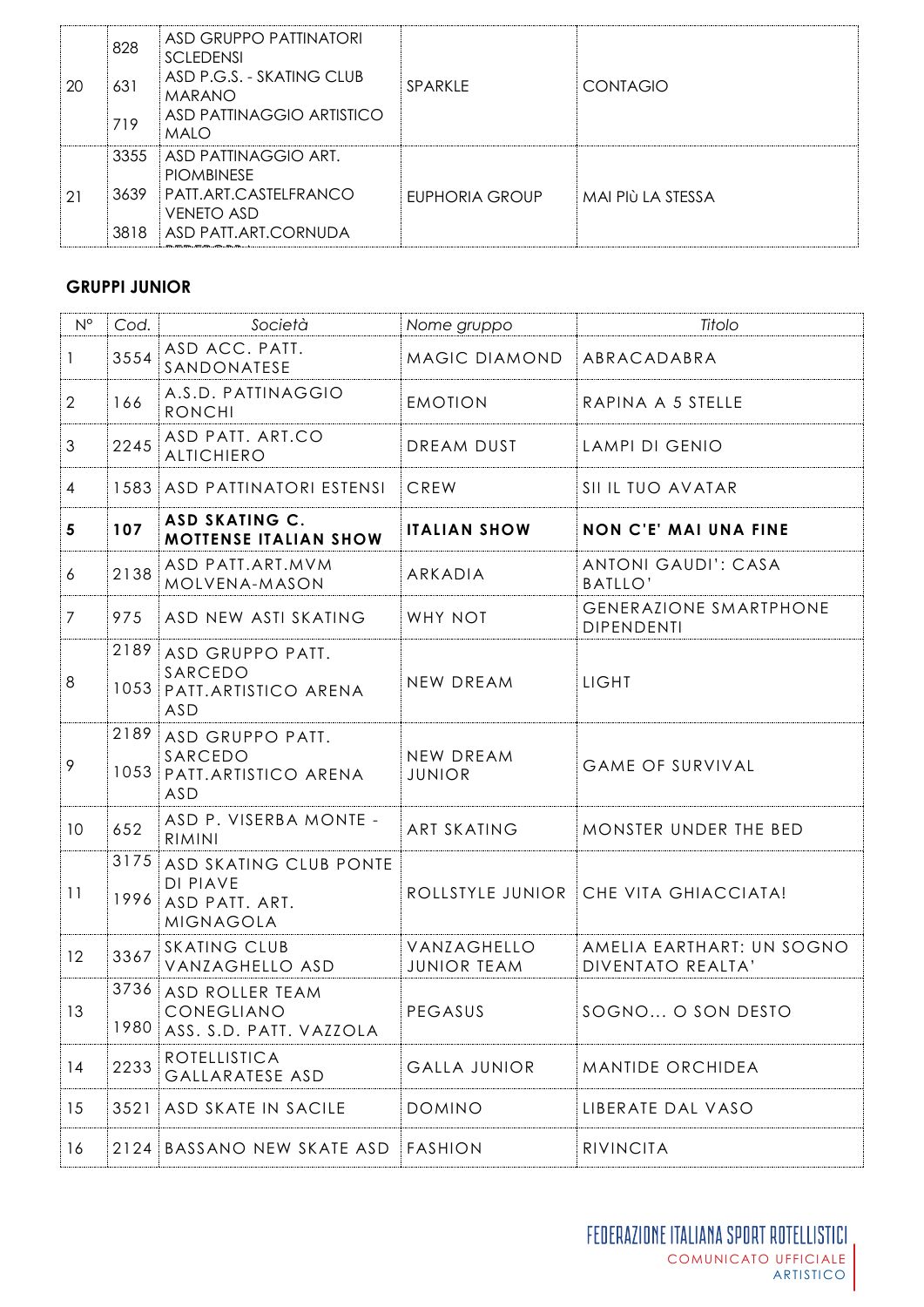| 17 | 1142 | ASD POLISP. RINASCITA<br>SPORT-LIFE            | SYNAPSES            | LA LEGGENDA DI CRISTALDA E<br>PIZZOMUNNO |
|----|------|------------------------------------------------|---------------------|------------------------------------------|
| 18 | 809  | A.S.D. PATTINAGGIO<br><b>FIUMICELLO</b>        | DIAMANTE JUNIOR     | Non è tutto oro ciò che<br>luccica       |
| 19 | 809  | A.S.D. PATTINAGGIO<br><b>FIUMICELLO</b>        | <b>DIAMANTE</b>     | This is Halloween                        |
| 20 | 3373 | PATT.ART.PORTOGRUARO<br><b>ASD</b>             | <b>DIVISION</b>     | LA MIA VITA IN TE                        |
| 21 | 2438 | <b>ASD SKATING CLUB DON</b><br><b>BOSCO</b>    | <b>ROYAL EAGLES</b> | CHI NULLA FA, NULLA OTTIENE              |
| 22 | 301  | ASD P. OLIMPIA                                 | SUPERNOVA           | LA VOCE DELLA TERRA                      |
| 23 | 3423 | <b>ASD PATTINAGGIO</b><br>ARTISTICO DEL CONERO | LINEE               | STORIA DI UNA CENERENTOLA<br><b>MODE</b> |

## **QUARTETTI**

| $N^{\circ}$       | Cod.           | Società                                                                      | Nome gruppo                       | Titolo                           |
|-------------------|----------------|------------------------------------------------------------------------------|-----------------------------------|----------------------------------|
| $\mathbf{1}$      | $\overline{2}$ | BLUE ROLLER A.S.D.                                                           | WELL DONE                         | THE BUTTERFLY EFFECT             |
| $\overline{2}$    | 1980           | <b>ASD PATTINAGGIO</b><br>VAZZOLA                                            | NEW SHOW<br>ROLLER TEAM           | FRAMMENTI DI ME                  |
| 3                 | 1980           | <b>ASD PATTINAGGIO</b><br>VAZZOLA                                            | <b>SHOW ROLLER</b><br><b>TEAM</b> | NON E'NORMALE CHE SIA<br>NORMALE |
| 4                 | 1584           | POLISPORTIVA MODENA<br>EST                                                   | POLISPORTIVA<br>MODENA EST        | voleremo via                     |
| 5                 | 1719           | SCUOLA DI PATT.ART.<br>MUSANO ASD                                            | FLAMING SKATERS                   | IL BACIO DI KLIMT                |
| 6                 | 1583           | ASD PATTINATORI ESTENSI                                                      | PLEASURE                          | DOVE IL MARE LUCCICA             |
| $\overline{7}$    | 1225           | ASD SKATING CLUB ZANE'                                                       | SOUL SINERGY                      | <b>VOLARE ALTROVE</b>            |
| 8                 | 2630           | ASD ROLLER MACHERIO                                                          | UPWIND                            | CHARLESTON DANCE                 |
| 9                 | 3889<br>3837   | ASD PATT.ART.ROMANO<br>ASD STAR ROLLER CLUB                                  | <b>NÈOVIS</b>                     | ROSA O BLU                       |
| 10                | 3621           | <b>ASD SCUOLA</b><br>PATTINAGGIO MARCON                                      | ANGEL LICHT                       | CORPO MUSICA MAGIA               |
| 11                | 2908           | SKATING CLUB RESANA<br><b>ASD</b>                                            | <b>ESSENCE</b>                    | IL RITRATTO DI DORIAN GRAY       |
| $12 \overline{ }$ | 46             | ASD G.S. PATTINAGGIO<br>CALENZANO                                            | ARMÒNIA                           | LIBERA USCITA                    |
| 13                | 1998<br>1696   | ASD P. ADIGE BUON<br><b>PASTORE</b><br><b>ASD PATTINAGGIO</b><br>ART.VIGASIO | PARVA VIS                         | SENZA INIZIO NÉ FINE             |
| 14                | 3275           | <b>ASD FIORENTINA</b><br>PATTINAGGIO                                         | STARDUST                          | WHO WANTS TO LIVE FOREVER        |
| 15                | 930            | ASD S. LAZZARO                                                               | <b>BLUE QUARTET</b>               | MARENOSTRUM                      |
| 16                | 3966           | A.S.D. SIENA ROLLER<br><b>TEAM</b>                                           | SKYLINE                           | <b>TO WHITNEY</b>                |
| 17                | 1057           | <b>ASD FORLI" ROLLER</b>                                                     | <b>FORLI' ROLLER</b><br>SHOW      | ONDE DI VITA                     |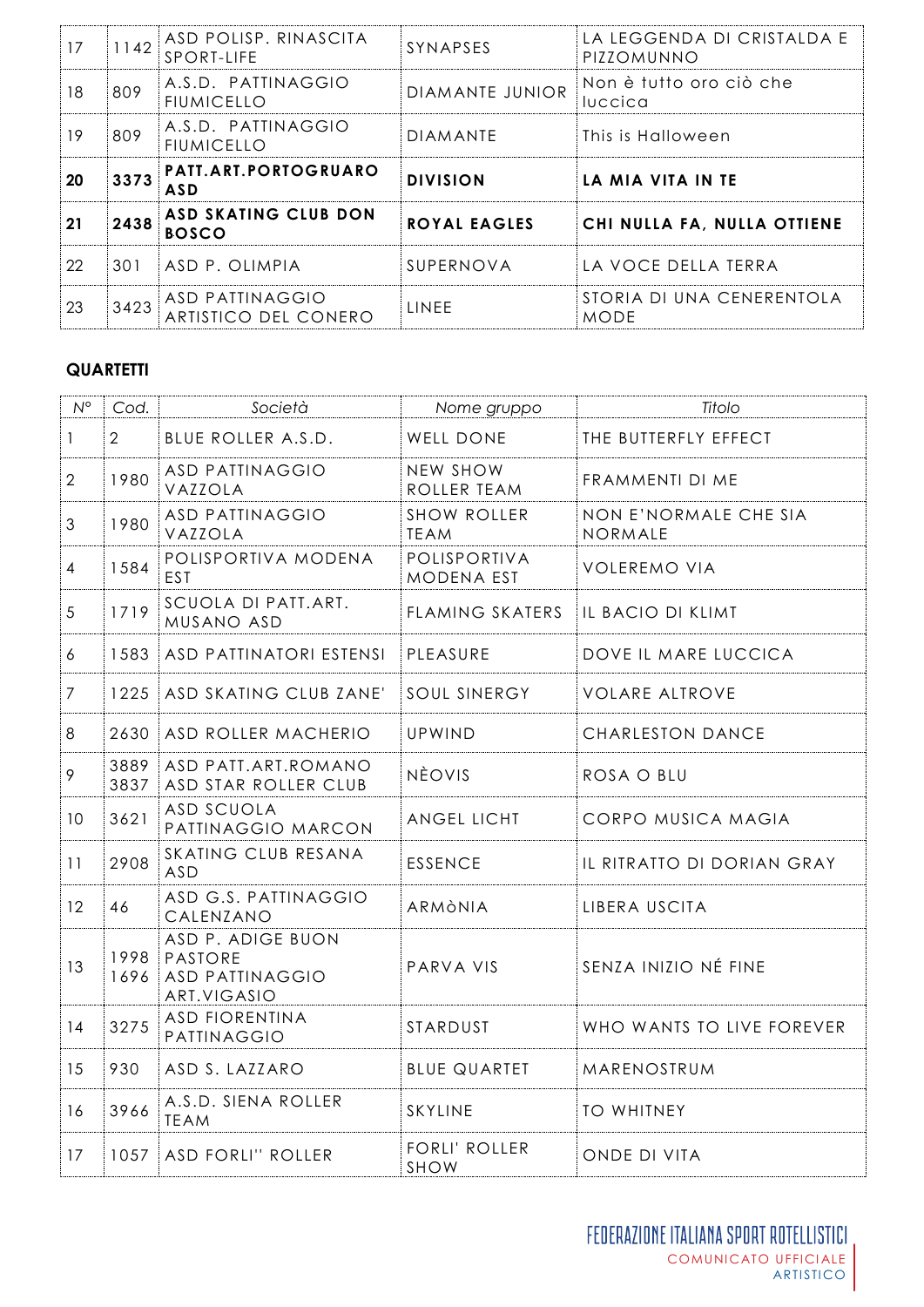| 18 |      | 3519 ARTISKATE A.S.D.                      | <b>CELEBRITY</b>  | <b>PIANO CONCERTO N.3</b> |
|----|------|--------------------------------------------|-------------------|---------------------------|
| 19 | 1512 | POL.DIL. OLIMPICA<br><b>SKATERS ROVIGO</b> | OLIMPICA ROSES    | PROFUMO DI PROVENZA       |
| 20 |      | 2124 BASSANO NEW SKATE ASD FASHION FOUR    |                   | <b>OLTRE L'ARCOBALENO</b> |
| 21 | 3709 | <b>TEAM VERDE</b><br>PATTINAGGIO ASD       | REVOLUTION TEAM Q |                           |
| 22 | 809  | A.S.D. PATTINAGGIO<br><b>FIUMICELLO</b>    | FLYNG GIRLS       | NEVER ENOUGH              |
| 23 | 819  | PATTINAGGIO ARTISTICO<br>BREGANZE ASD      | <b>ENVISION</b>   | LA VALLE DEI RE           |
| 24 | 245  | ASD DORANDO PIETRI<br>PATTINAGGIO          | L'ENIGMA          | E NON E' FACILE RESTARE   |

#### **SINCRONIZZATO JUNIOR**

| $N^{\circ}$    | Cod.         | Società                                                                                              | Nome gruppo                           | Titolo                  |
|----------------|--------------|------------------------------------------------------------------------------------------------------|---------------------------------------|-------------------------|
| $\mathbf{1}$   | 184          | P.F. PROGRESSO<br>FONTANA ASD                                                                        | PROGRESSO<br><b>FONTANA</b>           | LIFE IS BEATIFUL        |
| $\overline{2}$ | 74           | ASD SKATING CLUB<br>MONZA                                                                            | ROLL'FIRE                             | IL PRINCIPE D'EGITTO    |
| 3              | 930          | ASD S. LAZZARO                                                                                       | <b>BLUE PRECISION</b><br><b>TEAM</b>  | <b>ECLIPSE</b>          |
| 4              | 2995         | <b>ACCADEMIA</b><br>PATTINAGGIO REGGIO                                                               | <b>TEAM BLUICE</b><br><b>JUNIOR</b>   | LE TEMP DES CATHEDRALES |
| 5              | 3433<br>3828 | 1512 POL.DIL. OLIMPICA<br><b>SKATERS ROVIGO</b><br>ASS. SPORTIVA AGNA<br>A.S.D.<br>POL.FREE TIME ASD | SINCROLIMPIC<br><b>JUNIOR</b>         | QUEEN GAGA              |
| 6              | 3625         | <b>SINCRO ROLLER</b><br><b>CALDERARA ASD</b>                                                         | <b>SINCRO ROLLER</b>                  | <b>PIN UP GIRLS</b>     |
| $\overline{7}$ | 1056         | <b>ASD PATTINAGGIO</b><br><b>ARTISTICO RICCIONE</b>                                                  | SINCRO RICCIONE KATONGA               |                         |
| 8              | 3763         | ASTRO ROLLER SKATING<br>ASD                                                                          | MONZA STARLIGHT LA LA LAND            |                         |
| 9              | 3763         | <b>ASTRO ROLLER SKATING</b><br><b>ASD</b>                                                            | <b>MONZA PRECISION</b><br><b>TEAM</b> | THE GREATEST SHOW       |
| 10             | 3003         | <b>ASD SKATING CLUB</b><br><b>ALBINEA</b>                                                            | <b>PTA JUNIOR</b><br><b>ALBINEA</b>   | <b>NEL BLU</b>          |

#### **GRANDI GRUPPI**

| Ν° | Cod.        | Società                                                           | Nome gruppo                | Titolo                                 |
|----|-------------|-------------------------------------------------------------------|----------------------------|----------------------------------------|
|    | 1331        | POLISPORTIVA ORGNANO<br>A. D.                                     | EVOLUTION                  | CIN CIN!                               |
| 2  | 1980        | ASD PATTINAGGIO<br>VAZZOLA                                        | SHOW ROLLER<br><b>TEAM</b> | ORIGINS                                |
| 3  | 2245        | ASD PATT. ART.CO<br><b>ALTICHIERO</b>                             | DREAM DUST                 | L'UOMO CHE INVENTO'IL<br><b>NATALE</b> |
| 4  | 3148<br>702 | <b>ASD PATTINAGGIO</b><br>ARTIST.TRISSINO<br>ASD ROBUR SKATE 2000 | NEW AGE                    | IL RITORNO                             |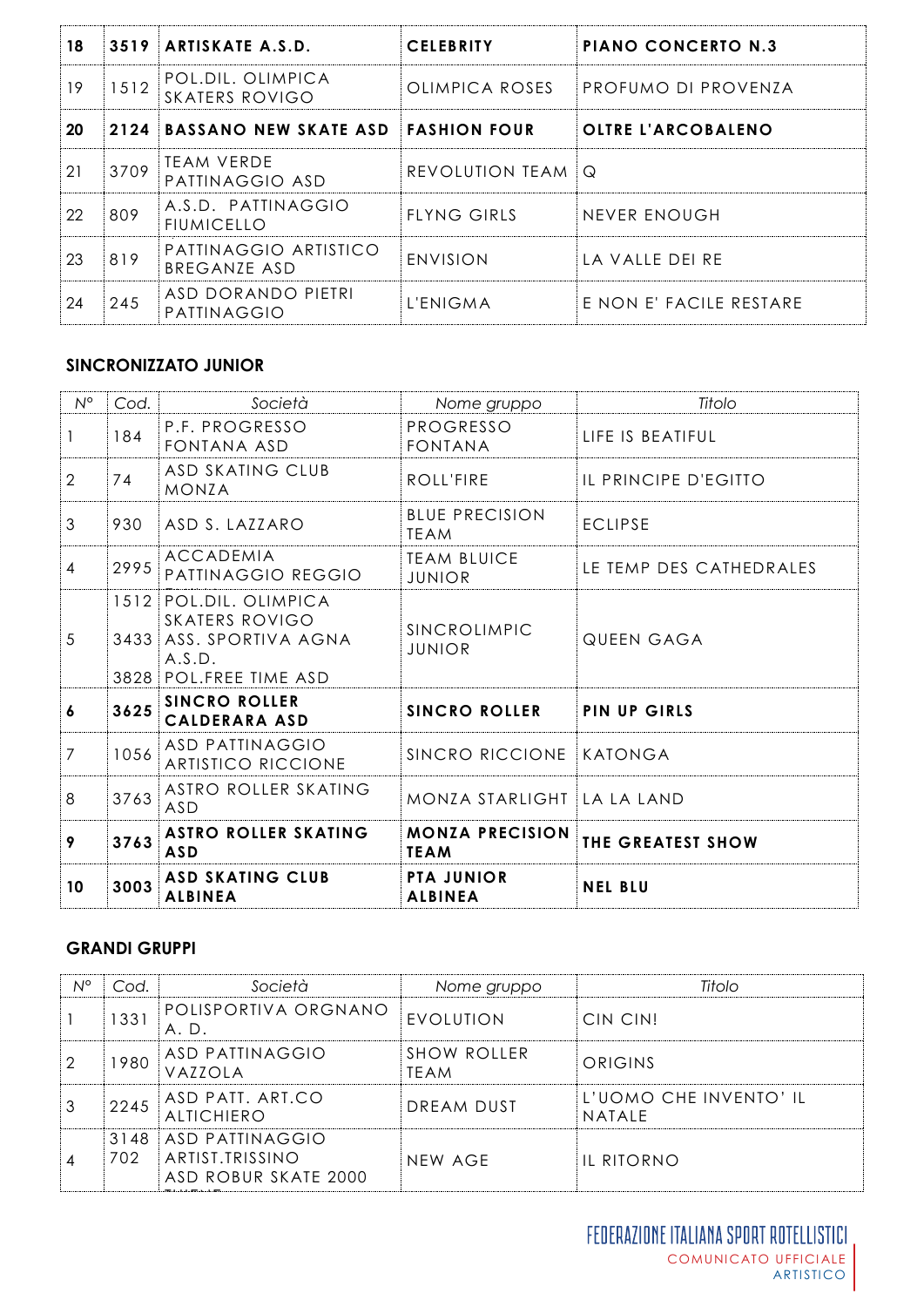| 5  | 3367         | SKATING CLUB<br>VANZAGHELLO ASD                               | VANZAGHELLO<br><b>GOLDEN TEAM</b>     | OGNI 27 ANNI                |
|----|--------------|---------------------------------------------------------------|---------------------------------------|-----------------------------|
| 6  | 3077<br>525  | U.S.D. NONANTOLA<br>G.S. BUDRIESE                             | SUNLIGHT                              | PER UN MONDO DI PACE        |
|    | 1511         | ASS.D. APAV FARA VI                                           | <b>CRISTAL SKATING</b><br><b>TEAM</b> | <b>REMEMBER WHO YOU ARE</b> |
| 8  | 809          | A.S.D. PATTINAGGIO<br><b>FIUMICELLO</b>                       | <b>DIAMANTE</b>                       | Con gli occhi di un bambino |
| 9  | 2438         | <b>ASD SKATING CLUB DON</b><br><b>BOSCO</b>                   | <b>ROYAL EAGLES</b>                   | <b>POR HONOR</b>            |
| 10 | 3725<br>3619 | ASD ACCADEMIA<br>PATTINAGGIO<br>A.S.D. SKATING CLUB<br>SEDICO | PASSION                               | THE ILLUSION                |

#### **SNCRONIZZATO SENIOR**

| $N^{\circ}$    | Cod.                | Società                                                                                                                 | Nome gruppo                           | Titolo                             |
|----------------|---------------------|-------------------------------------------------------------------------------------------------------------------------|---------------------------------------|------------------------------------|
| 1              | 192<br>830          | 184 P.F. PROGRESSO FONTANA<br>ASD<br>POLISPORTIVA G.MASI ASD<br>ASD POLISPORTIVA SPRING<br>PATTINAGGIO                  | PRECISION SKATE<br><b>BOLOGNA</b>     | THE GREATEST SHOWMAN               |
| $\overline{2}$ | 3243                | VALDOPLAVIS SKATERS ASD<br>2535 ASD APAM MASER                                                                          | SUNRISE                               | L'ARTE GIAPPONESE                  |
| 3              | 2233                | ROTELLISTICA GALLARATESE<br><b>ASD</b>                                                                                  | REVOLUTION<br>SINCRO                  | AURORA BOREALE                     |
| $\overline{4}$ | 2995                | ACCADEMIA PATTINAGGIO<br><b>REGGIO EMILIA</b>                                                                           | <b>TEAM BLUICE</b>                    | ANNA KARENINA                      |
| 5              | 1456<br>930<br>3595 | ASD ASS.ROT.CASTELLO<br>ASD S. LAZZARO<br>P.PATT. L. BORGHI GONZAGA<br>ASD                                              | CASTELLO ROLLER<br>SINCRO             | LA GUERRA DELLE DUE<br><b>ROSE</b> |
| 6              | 1512<br>1583        | POL.DIL. OLIMPICA SKATERS<br><b>ROVIGO</b><br>3433 ASS. SPORTIVA AGNA A.S.D.<br>ASS.DIL. PATTINATORI ESTENSI<br>FERRARA | SINCROLIMPIC                          | SURVIVOR                           |
| $\overline{7}$ |                     | 663 ASD PATTINANDO COCQUIO                                                                                              | <b>BLUE BEADS</b>                     | AMONG THE FLOWERS                  |
| 8              | 3625                | SINCRO ROLLER CALDERARA<br><b>ASD</b>                                                                                   | <b>SINCRO ROLLER</b>                  | <b>DANCING GIRLS</b>               |
| 9              | 1056                | ASD PATTINAGGIO ARTISTICO<br><b>RICCIONE</b>                                                                            | PRECISION SKATING<br><b>RICCIONE</b>  | IL RICHIAMO DEL MARE               |
| 10             |                     | 3763 ASTRO ROLLER SKATING ASD                                                                                           | <b>MONZA PRECISION</b><br><b>TEAM</b> | THE MYTH OF ISOLDE                 |
| 11             |                     | <b>3003 ASD SKATING CLUB ALBINEA</b>                                                                                    | PTA ALBINEA                           | <b>IRISH TALE</b>                  |
| 12             |                     | 1456 ASD ASS.ROT.CASTELLO                                                                                               | CASTELLO ROLLER<br>SINCRO             | CAMELOT                            |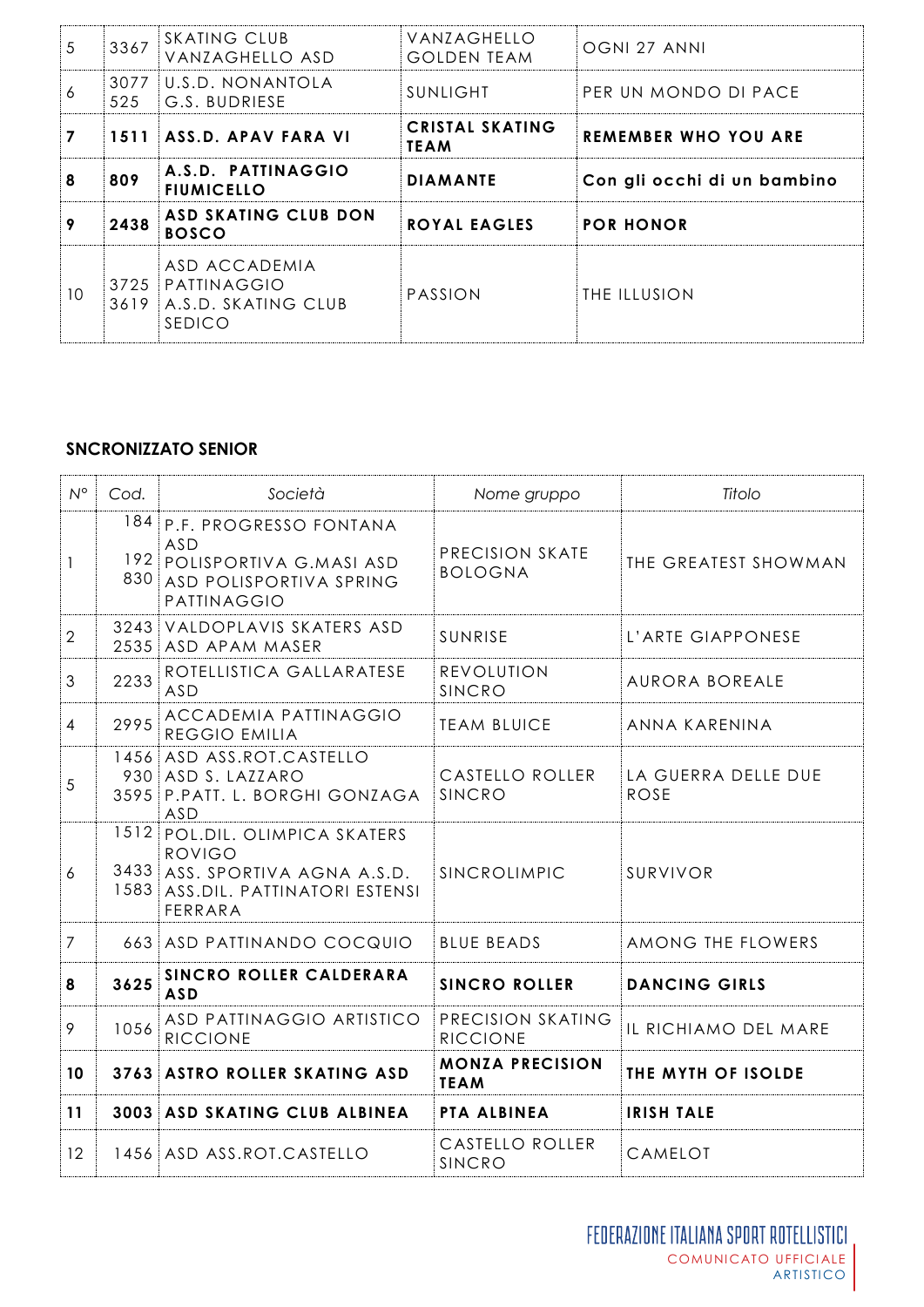## **PICCOLI GRUPPI**

| $\mathsf{N}^\circ$ | Cod.                         | Società                                                                                                         | Nome gruppo                | Titolo                                    |
|--------------------|------------------------------|-----------------------------------------------------------------------------------------------------------------|----------------------------|-------------------------------------------|
| $\mathbf{1}$       | 977                          | <b>ROLL CLUB SCUOLA</b><br><b>PATTINAGGIO</b>                                                                   | DÉJÀ VU                    | STORIA DI UN AMORE<br><b>IMPOSSIBILE</b>  |
| $\overline{2}$     | $\overline{2}$               | BLUE ROLLER A.S.D.                                                                                              | <b>BLUE GENERATIONS</b>    | I SETTE VIZI CAPITALI                     |
| 3                  | 166                          | A.S.D. PATTINAGGIO RONCHI                                                                                       | <b>EMOTION</b>             | DIA DE LOS MUERTOS                        |
| $\overline{4}$     | 3755                         | ASD ACC.PATTINATORI<br>ARTISTICI MUZZANA                                                                        | SUNRISE                    | NATURE                                    |
| $\sqrt{5}$         | 107                          | ASD SKATING C. MOTTENSE<br><b>ITALIAN SHOW</b>                                                                  | <b>ITALIAN SHOW</b>        | CREDICI, SEMPRE!                          |
| 6                  | 3740<br>1906                 | ASD VS SKATING<br>ASD ASS.PATTINAGGIO<br>RUBANO                                                                 | OPTICAL                    | OLTRE LA PROFEZIA                         |
| $\overline{7}$     | 1053<br>2189                 | PATT.ARTISTICO ARENA ASD<br>ASD GRUPPO PATT. SARCEDO                                                            | ALTER EGO                  | IL BRUTTO ANATROCCOLO                     |
| 8                  | 3889<br>3269<br>3820<br>3572 | ASD PATT.ART.ROMANO<br><b>GS DILETTANTISTICA FIAMME</b><br>AZZURRE<br>ASD ALIX ROMA<br>ASD TALENTS SKATING CLUB | ROMA ROLLER<br><b>TEAM</b> | L'EVOLUZIONE DELLA<br><b>MEDICINA</b>     |
| 9                  | 3367                         | SKATING CLUB VANZAGHELLO<br><b>ASD</b>                                                                          | <b>CRAZY SKATERS</b>       | <b>HERE</b>                               |
| 10                 | 930<br>3092                  | ASD S. LAZZARO<br>ASD CASTELLANA<br>PATTINAGGIO                                                                 | <b>BLUE TEAM</b>           | LA FORESTA DEI VIOLINI                    |
| 11                 | 3966                         | A.S.D. SIENA ROLLER TEAM                                                                                        | <b>FIREWORKS</b>           | <b>EMOTIONS FROM A</b><br>SLEEPLESS NIGHT |
| 12                 | 2233                         | ROTELLISTICA GALLARATESE<br>ASD                                                                                 | <b>GALLA SENIOR</b>        | IL PECCATO                                |
| 13                 | 1145                         | ASD P. L"ARENA                                                                                                  | POLISPORTIVA<br>L'ARENA    | SEARCHING FOR MYSELF                      |
| 14                 | 1057                         | <b>ASD FORLI" ROLLER</b>                                                                                        | AMNESIA                    | QUELLA CHE ERO UNA<br><b>VOLTA</b>        |
| 15                 | 825                          | ASD PATTINAGGIO<br><b>ALBIGNASEGO</b>                                                                           | <b>ALCHIMIA</b>            | PROFUMO - STORIA DI UN<br>ASSASSINIO      |
| 16                 | 3709                         | <b>TEAM VERDE PATTINAGGIO</b><br><b>ASD</b>                                                                     | <b>BLACK LADIES TEAM</b>   | LE DONNE DI<br>SHAKESPEARE                |
| 17                 | 3004                         | <b>ASD MAGIC ROLLER</b>                                                                                         | MAGIC ROLLER ASD           | SINAPSI: PUNTO DI<br>CONTATTO             |
| 18                 | 3373                         | PATT.ART.PORTOGRUARO ASD                                                                                        | <b>DIVISION</b>            | IL SAPORE DEL RIMORSO                     |
| 19                 | 702<br>3148                  | ASD ROBUR SKATE 2000<br><b>THIENE</b><br><b>ASD PATTINAGGIO</b><br>ARTIST.TRISSINO                              | SINTESI                    | <b>UMANE FOBIE</b>                        |
| 20                 | 1380                         | PATTINAGGIO ARTISTICO<br>CREMONESE A.D.                                                                         | <b>ODEON SKATERS</b>       | <b>NODI DISGIUNTI</b>                     |